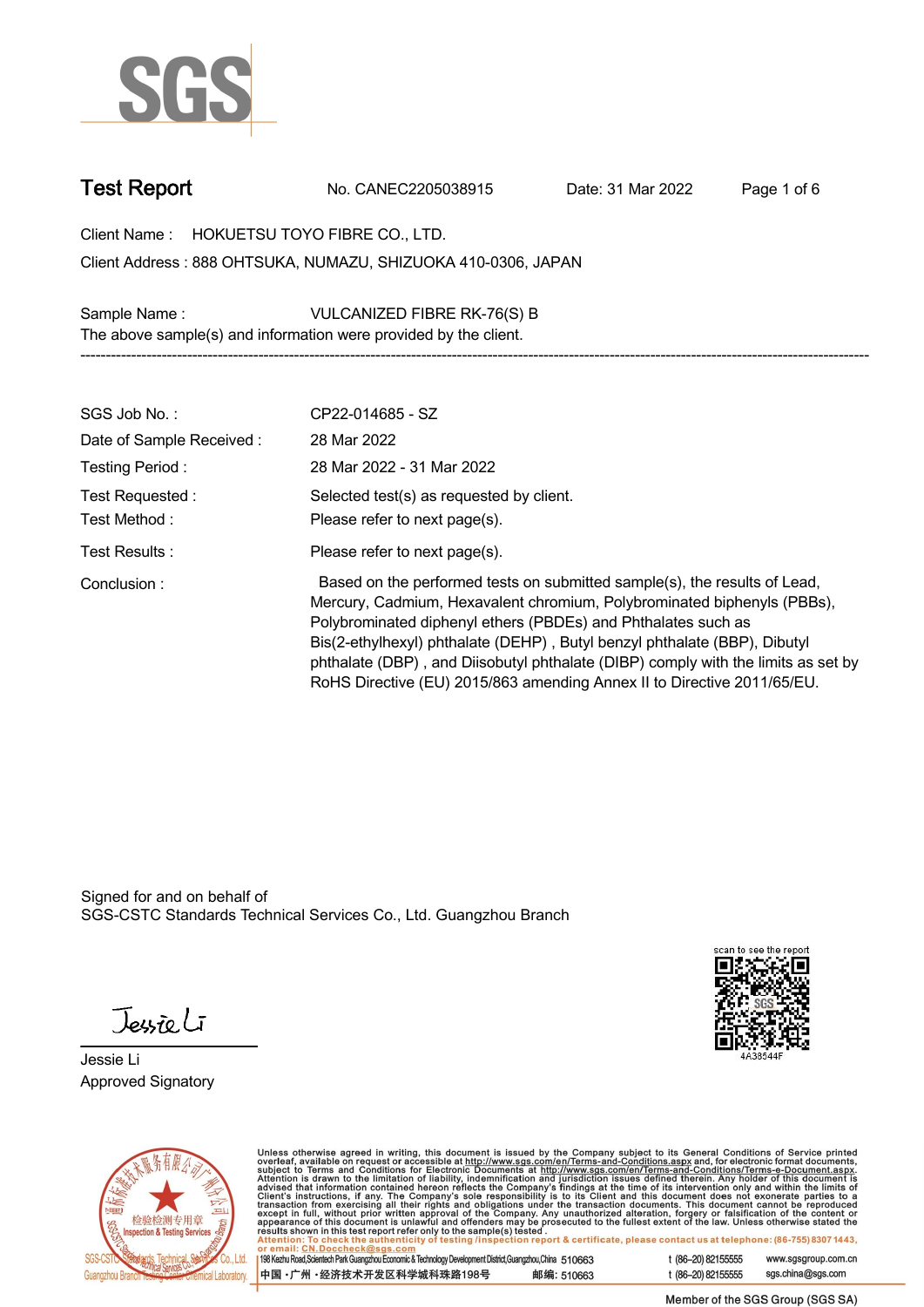

**Test Report. No. CANEC2205038915 . Date: 31 Mar 2022 . Page 2 of 6.**

**Test Results :.**

**Test Part Description : .**

| Specimen No.    | SGS Sample ID    | <b>Description</b>          |
|-----------------|------------------|-----------------------------|
| SN <sub>1</sub> | CAN22-050389.015 | <b>Black material sheet</b> |

- **Remarks :.(1) 1 mg/kg = 1 ppm = 0.0001% .**
	- **(2) MDL = Method Detection Limit .**
	- **(3) ND = Not Detected ( < MDL ) .**
	- **(4) "-" = Not Regulated .**

## **RoHS Directive (EU) 2015/863 amending Annex II to Directive 2011/65/EU.**

**Test Method :. With reference to IEC 62321-4:2013+A1:2017, IEC 62321-5:2013, IEC 62321-7-2:2017 , IEC 62321-6:2015 and IEC 62321-8:2017, analyzed by ICP-OES , UV-Vis and GC-MS . .**

| Test Item(s)               | <b>Limit</b>             | <u>Unit</u> | <b>MDL</b>                   | <u>015</u> |
|----------------------------|--------------------------|-------------|------------------------------|------------|
| Cadmium (Cd)               | 100                      | mg/kg       | $\overline{c}$               | <b>ND</b>  |
| Lead (Pb)                  | 1,000                    | mg/kg       | $\overline{2}$               | <b>ND</b>  |
| Mercury (Hg)               | 1,000                    | mg/kg       | $\overline{2}$               | <b>ND</b>  |
| Hexavalent Chromium (CrVI) | 1,000                    | mg/kg       | 8                            | <b>ND</b>  |
| Sum of PBBs                | 1,000                    | mg/kg       | $\overline{\phantom{0}}$     | <b>ND</b>  |
| Monobromobiphenyl          |                          | mg/kg       | 5                            | <b>ND</b>  |
| Dibromobiphenyl            | $\overline{\phantom{0}}$ | mg/kg       | 5                            | <b>ND</b>  |
| Tribromobiphenyl           | -                        | mg/kg       | 5                            | <b>ND</b>  |
| Tetrabromobiphenyl         |                          | mg/kg       | 5                            | <b>ND</b>  |
| Pentabromobiphenyl         | -                        | mg/kg       | 5                            | <b>ND</b>  |
| Hexabromobiphenyl          |                          | mg/kg       | 5                            | <b>ND</b>  |
| Heptabromobiphenyl         |                          | mg/kg       | 5                            | <b>ND</b>  |
| Octabromobiphenyl          | -                        | mg/kg       | 5                            | <b>ND</b>  |
| Nonabromobiphenyl          |                          | mg/kg       | 5                            | <b>ND</b>  |
| Decabromobiphenyl          |                          | mg/kg       | 5                            | <b>ND</b>  |
| Sum of PBDEs               | 1,000                    | mg/kg       | $\qquad \qquad \blacksquare$ | <b>ND</b>  |
| Monobromodiphenyl ether    |                          | mg/kg       | 5                            | <b>ND</b>  |
| Dibromodiphenyl ether      |                          | mg/kg       | 5                            | <b>ND</b>  |
| Tribromodiphenyl ether     | -                        | mg/kg       | 5                            | <b>ND</b>  |
| Tetrabromodiphenyl ether   |                          | mg/kg       | 5                            | <b>ND</b>  |
| Pentabromodiphenyl ether   |                          | mg/kg       | 5                            | <b>ND</b>  |



Unless otherwise agreed in writing, this document is issued by the Company subject to its General Conditions of Service printed overleaf, available on request or accessible at http://www.sgs.com/en/Terms-and-Conditions.as

| or email: CN.DOCCHECK@sgs.com                                                                              |            |                    |                     |
|------------------------------------------------------------------------------------------------------------|------------|--------------------|---------------------|
| 198 Kezhu Road,Scientech Park Guangzhou Economic & Technology Development District,Guangzhou,China 51 0663 |            | t (86-20) 82155555 | www.sgsgroup.com.cl |
| ┃中国 •广州 •经济技术开发区科学城科珠路198号 ↓                                                                               | 邮编: 510663 | t (86-20) 82155555 | sgs.china@sgs.com   |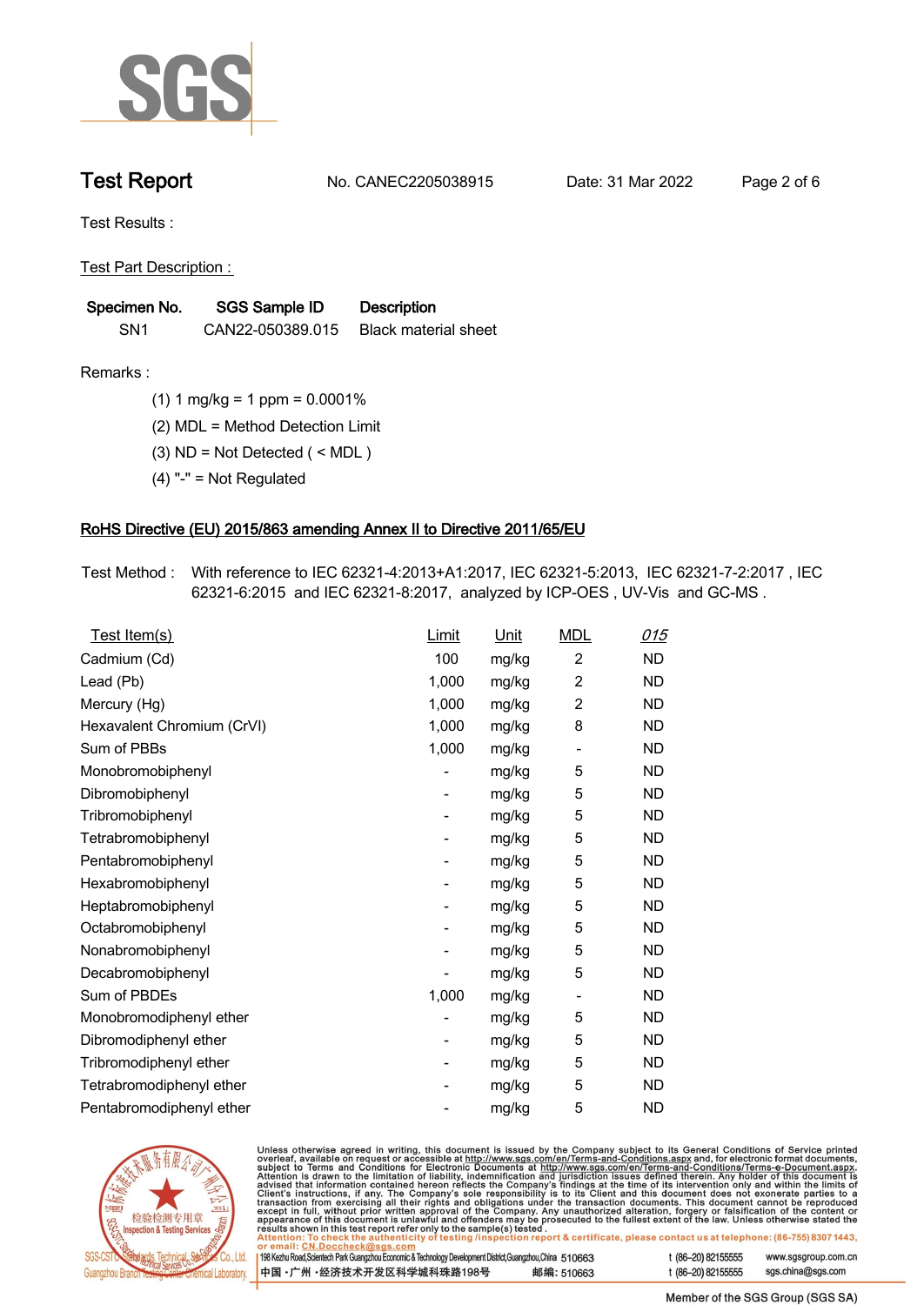

| <b>Test Report</b>                  | No. CANEC2205038915 |       |            | Date: 31 Mar 2022 | Page 3 of 6 |
|-------------------------------------|---------------------|-------|------------|-------------------|-------------|
| Test Item(s)                        | Limit               | Unit  | <b>MDL</b> | 015               |             |
| Hexabromodiphenyl ether             | ۰.                  | mg/kg | 5          | <b>ND</b>         |             |
| Heptabromodiphenyl ether            | Ξ.                  | mg/kg | 5          | <b>ND</b>         |             |
| Octabromodiphenyl ether             | Ξ.                  | mg/kg | 5          | <b>ND</b>         |             |
| Nonabromodiphenyl ether             | -                   | mg/kg | 5          | <b>ND</b>         |             |
| Decabromodiphenyl ether             | -                   | mg/kg | 5          | ND                |             |
| Dibutyl phthalate (DBP)             | 1.000               | mg/kg | 50         | <b>ND</b>         |             |
| Butyl benzyl phthalate (BBP)        | 1.000               | mg/kg | 50         | <b>ND</b>         |             |
| Bis (2-ethylhexyl) phthalate (DEHP) | 1.000               | mg/kg | 50         | <b>ND</b>         |             |
| Diisobutyl Phthalates (DIBP)        | 1.000               | mg/kg | 50         | <b>ND</b>         |             |

### **Notes :.**

**(1) The maximum permissible limit is quoted from RoHS Directive (EU) 2015/863.**

**(2) IEC 62321 series is equivalent to EN 62321 series**

**https://www.cenelec.eu/dyn/www/f?p=104:30:1742232870351101::::FSP\_ORG\_ID,FSP\_LANG\_ID:12586 37,25**

**(3) The restriction of DEHP, BBP, DBP and DIBP shall apply to medical devices, including in vitro medical devices, and monitoring and control instruments, including industrial monitoring and control instruments, from 22 July 2021..**



Unless otherwise agreed in writing, this document is issued by the Company subject to its General Conditions of Service printed<br>overleaf, available on request or accessible at http://www.sgs.com/en/Terms-and-Conditions.as

| 198 Kezhu Road,Scientech Park Guangzhou Economic & Technology Development District,Guangzhou,China 510663 |            |  |
|-----------------------------------------------------------------------------------------------------------|------------|--|
| 中国 •广州 •经济技术开发区科学城科珠路198号                                                                                 | 邮编: 510663 |  |

www.sgsgroup.com.cn

t (86-20) 82155555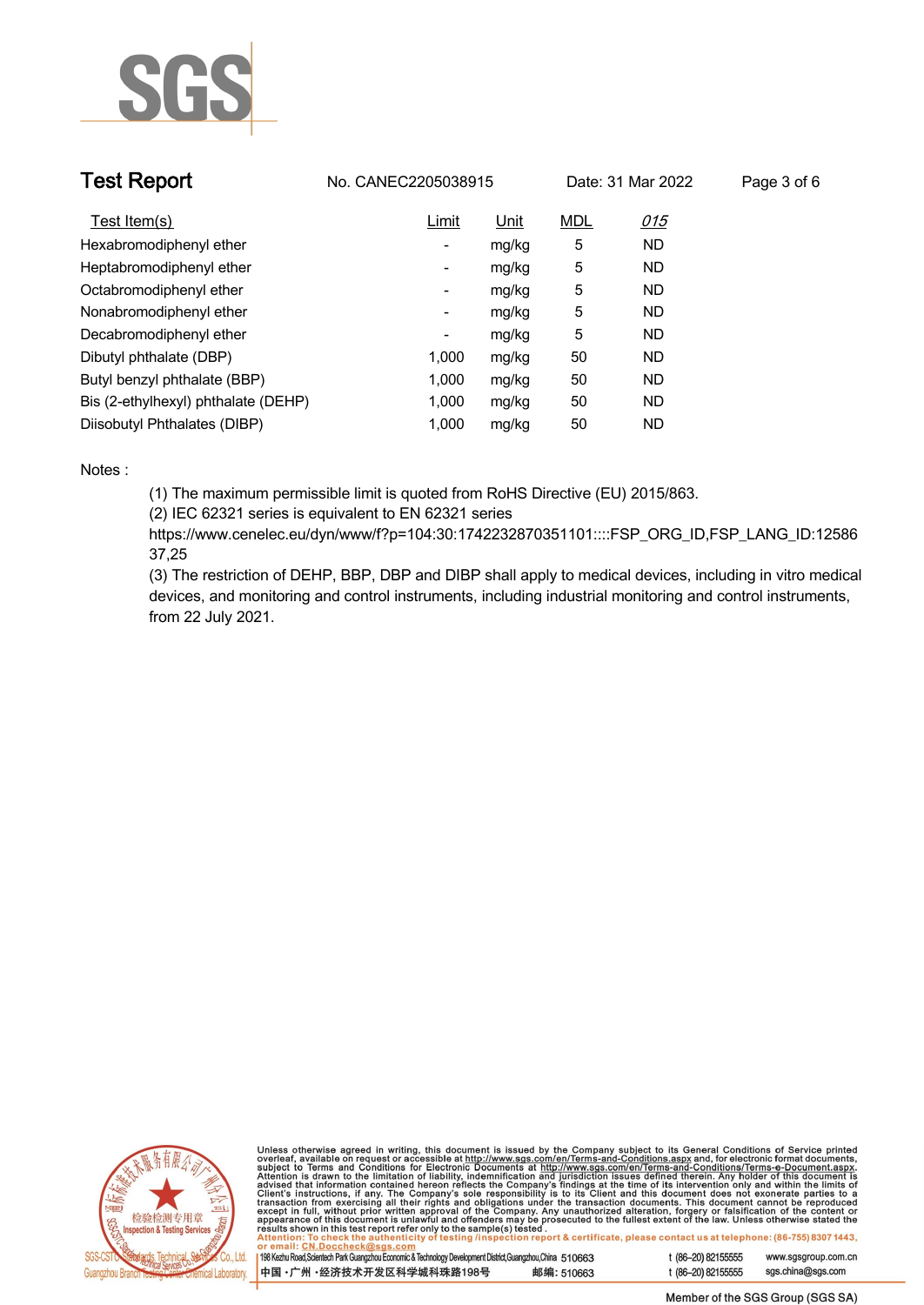

**Test Report. No. CANEC2205038915 . Date: 31 Mar 2022 . Page 4 of 6.**

## **ATTACHMENTS Pb/Cd/Hg/Cr6+/PBBs/PBDEs Testing Flow Chart**

**1) These samples were dissolved totally by pre -conditioning method according to below flow chart. (Cr6+ and PBBs/PBDEs test method excluded ).**





Unless otherwise agreed in writing, this document is issued by the Company subject to its General Conditions of Service printed<br>overleaf, available on request or accessible at http://www.sgs.com/en/Terms-and-Conditions.as

| 198 Kezhu Road,Scientech Park Guangzhou Economic & Technology Development District,Guangzhou,China 510663 |            |
|-----------------------------------------------------------------------------------------------------------|------------|
| 中国 •广州 •经济技术开发区科学城科珠路198号                                                                                 | 邮编: 510663 |

t (86-20) 82155555 www.sgsgroup.com.cn t (86-20) 82155555 sas.china@sas.com

Member of the SGS Group (SGS SA)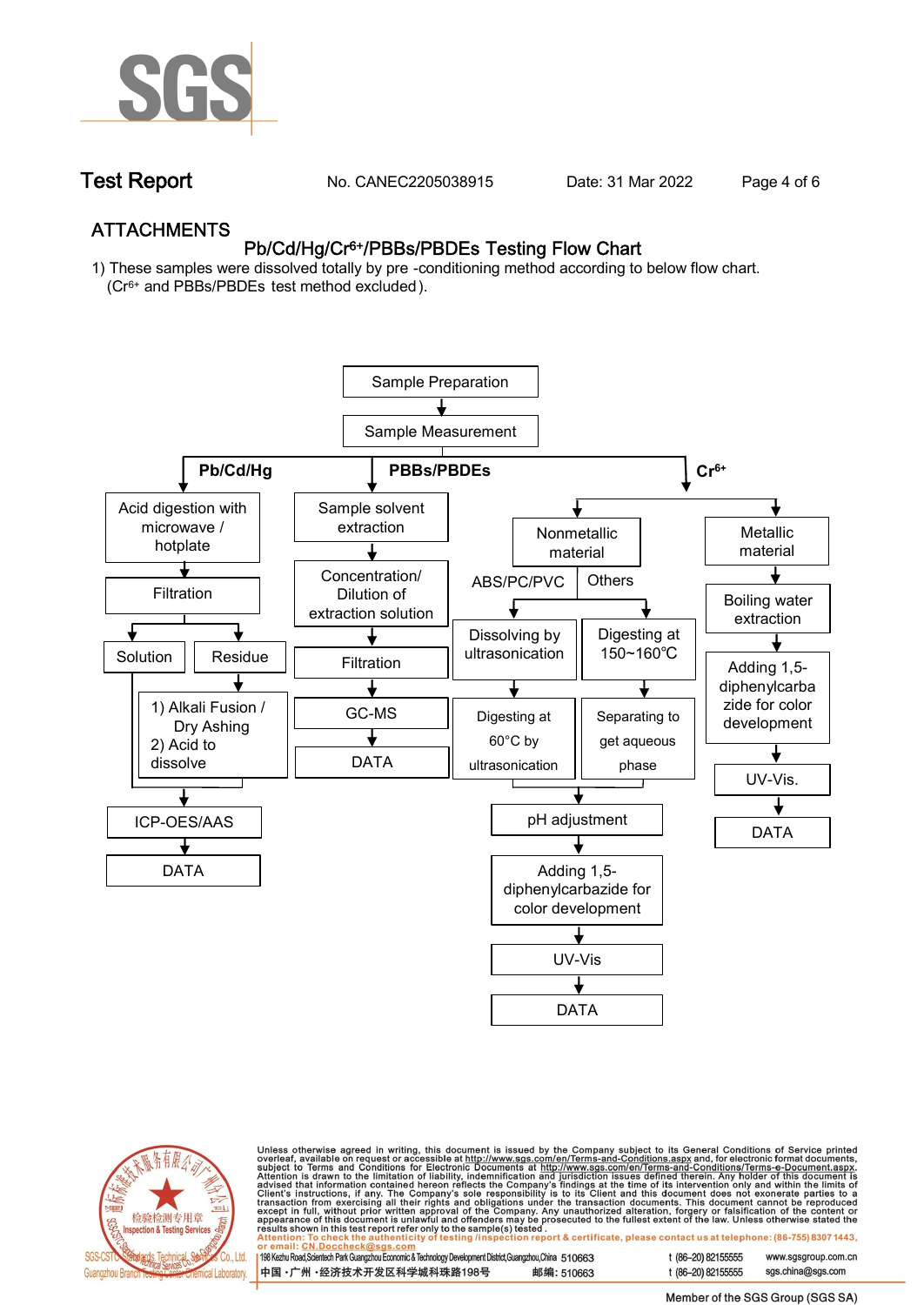

**Test Report. No. CANEC2205038915 . Date: 31 Mar 2022 . Page 5 of 6.**

# **ATTACHMENTS Phthalates Testing Flow Chart**





Unless otherwise agreed in writing, this document is issued by the Company subject to its General Conditions of Service printed overleaf, available on request or accessible at http://www.sgs.com/en/Terms-and-Conditions.as

| or email: CN.Doccheck@sus.com                                                                                |            |  |
|--------------------------------------------------------------------------------------------------------------|------------|--|
|                                                                                                              |            |  |
| 198 Kezhu Road, Scientech Park Guangzhou Economic & Technology Development District, Guangzhou, China 510663 |            |  |
|                                                                                                              |            |  |
| ┃中国 •广州 •经济技术开发区科学城科珠路198号 ↓                                                                                 | 邮编: 510663 |  |
|                                                                                                              |            |  |

t (86-20) 82155555 www.sgsgroup.com.cn t (86-20) 82155555 sgs.china@sgs.com